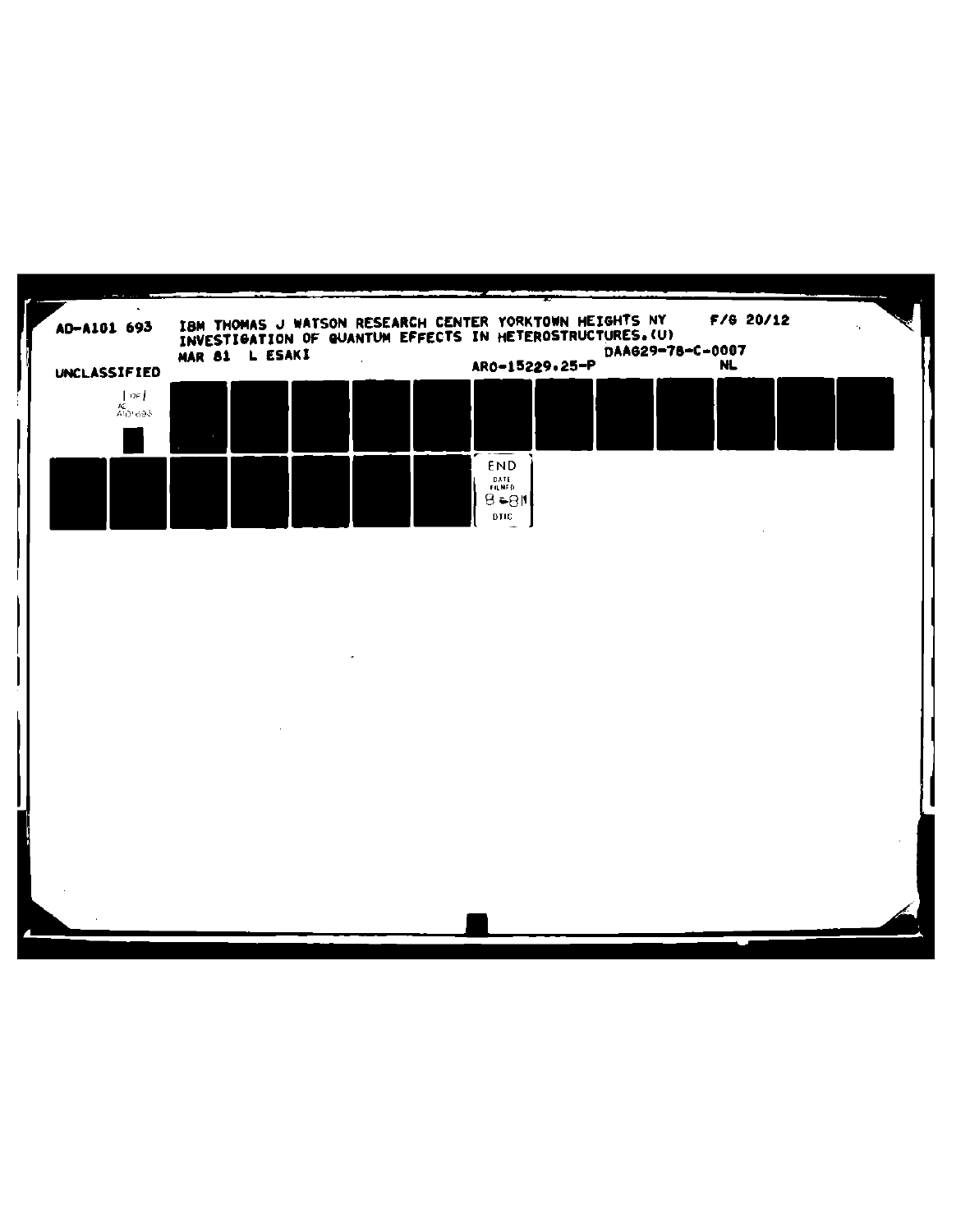$LEVEL17,80401/5229.25-$ 

**INVESTIGATION OF QUANTUM EFFECTS IN** HETEROSTRUCTURES

AD A 101693

 $\overline{1}$ 

 $\mathcal{L} = \text{FINAL REPORT}, \mathcal{L} = \mathcal{L} = \mathcal{L} \mathcal{L} / \mathcal{R}$ 

 $1/$  . Leo Esaki

 $1 / \frac{1}{2}$  / March 24, 4981 *//* /

**U. S.** ARMY RESEARCH OFFICE

 $\overline{L}$ Contrace **DAAG29-78-C-0007**

IBM Thomas **J.** Watson Research Center P. **0.** Box **218** Yorktown Heights, New York **10598**

Approved for Public Release;

 $\sim$   $\sim$ 

 $22.22$ 



 $\sqrt{2}$ 

FILE COPY: 旨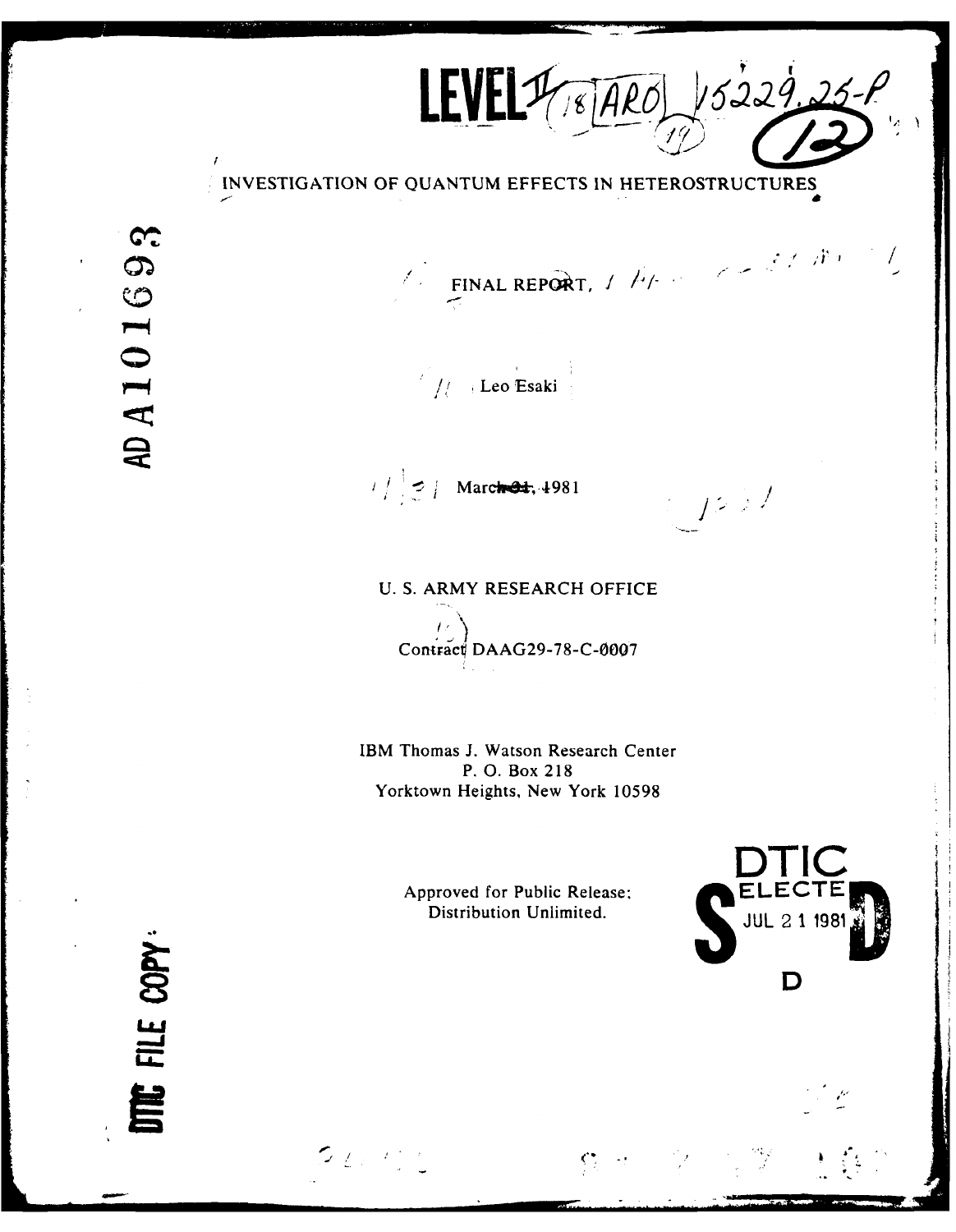| <b>REPORT DOCUMENTATION PAGE</b>                                                                                                                                                                                                                                                                                                                                                                                                                                                                                                                                                                                                                                                                                                                                    | <b>READ INSTRUCTIONS</b><br>BEFORE COMPLETING FORM          |
|---------------------------------------------------------------------------------------------------------------------------------------------------------------------------------------------------------------------------------------------------------------------------------------------------------------------------------------------------------------------------------------------------------------------------------------------------------------------------------------------------------------------------------------------------------------------------------------------------------------------------------------------------------------------------------------------------------------------------------------------------------------------|-------------------------------------------------------------|
| <b>1. REPORT NUMBER</b>                                                                                                                                                                                                                                                                                                                                                                                                                                                                                                                                                                                                                                                                                                                                             | 2. GOVT ACCESSION NO. 3. RECIPIENT'S CATALOG NUMBER         |
| AD <i>-a10169</i> 3                                                                                                                                                                                                                                                                                                                                                                                                                                                                                                                                                                                                                                                                                                                                                 |                                                             |
| 4. TITLE (and Subtitle)                                                                                                                                                                                                                                                                                                                                                                                                                                                                                                                                                                                                                                                                                                                                             | 5. TYPE OF REPORT & PERIOD COVERED                          |
| Investigation of Quantum Effects in                                                                                                                                                                                                                                                                                                                                                                                                                                                                                                                                                                                                                                                                                                                                 | Final Report<br>$4/1/78$ thru $3/31/81$                     |
| Heterostructures                                                                                                                                                                                                                                                                                                                                                                                                                                                                                                                                                                                                                                                                                                                                                    | 6. PERFORMING ORG. REPORT NUMBER                            |
|                                                                                                                                                                                                                                                                                                                                                                                                                                                                                                                                                                                                                                                                                                                                                                     |                                                             |
| 7. AUTHOR(a)                                                                                                                                                                                                                                                                                                                                                                                                                                                                                                                                                                                                                                                                                                                                                        | 8. CONTRACT OR GRANT NUMBER(a)                              |
| Leo Esaki                                                                                                                                                                                                                                                                                                                                                                                                                                                                                                                                                                                                                                                                                                                                                           | DAAG29-78-C-0007                                            |
|                                                                                                                                                                                                                                                                                                                                                                                                                                                                                                                                                                                                                                                                                                                                                                     |                                                             |
| 9. PERFORMING ORGANIZATION NAME AND ADDRESS                                                                                                                                                                                                                                                                                                                                                                                                                                                                                                                                                                                                                                                                                                                         | 10. PROGRAM ELEMENT, PROJECT, TASK AREA & WORK UNIT NUMBERS |
| IBM T. J. Watson Research Center                                                                                                                                                                                                                                                                                                                                                                                                                                                                                                                                                                                                                                                                                                                                    |                                                             |
| P.O.Box 218, Yorktown Heights, N.Y.10598                                                                                                                                                                                                                                                                                                                                                                                                                                                                                                                                                                                                                                                                                                                            |                                                             |
| <b>11. CONTROLLING OFFICE NAME AND ADDRESS</b>                                                                                                                                                                                                                                                                                                                                                                                                                                                                                                                                                                                                                                                                                                                      | 12. REPORT DATE                                             |
|                                                                                                                                                                                                                                                                                                                                                                                                                                                                                                                                                                                                                                                                                                                                                                     |                                                             |
|                                                                                                                                                                                                                                                                                                                                                                                                                                                                                                                                                                                                                                                                                                                                                                     | March 31, 1981                                              |
|                                                                                                                                                                                                                                                                                                                                                                                                                                                                                                                                                                                                                                                                                                                                                                     | 17<br>15. SECURITY CLASS. (of this report)                  |
| 14. MONITORING AGENCY NAME & ADDRESS/II different from Controlling Office)                                                                                                                                                                                                                                                                                                                                                                                                                                                                                                                                                                                                                                                                                          |                                                             |
|                                                                                                                                                                                                                                                                                                                                                                                                                                                                                                                                                                                                                                                                                                                                                                     | Unclassified                                                |
|                                                                                                                                                                                                                                                                                                                                                                                                                                                                                                                                                                                                                                                                                                                                                                     | 154. DECLASSIFICATION/DOWNGRADING<br>SCHEDULE               |
| Approved for public release;<br>Distribution unlimited.                                                                                                                                                                                                                                                                                                                                                                                                                                                                                                                                                                                                                                                                                                             |                                                             |
| 17. DISTRIBUTION STATEMENT (of the abstract entered in Block 20, if different from Report)                                                                                                                                                                                                                                                                                                                                                                                                                                                                                                                                                                                                                                                                          |                                                             |
| 18. SUPPLEMENTARY NOTES<br>THE VIEW, OPINIONS, AND/OR FINDINGS CONTAINED IN THIS REPORT<br>ARE THOSE OF THE AUTHOR(S) AND SHOULD MOT PIE CONSTR<br>AN OFFICIAL DEPARTMENT OF THE ARMY POSSIBON, POLICY, OR DE-<br>CISION, URLESS SO DESIGNATED BY OTHER DOCUMENTATION.                                                                                                                                                                                                                                                                                                                                                                                                                                                                                              |                                                             |
| 19. KEY WORDS (Continue on reverse side if necessary and identify by block number)<br>Semiconductor heterostructure, Superlattice (In <sub>1-x</sub> Ga <sub>x</sub> As-GaSb <sub>1-y</sub> As <sub>y</sub> )<br>Quantum States and Subbands, Two-to-Three Dimensional Electron<br>System, Semiconductor-Semimetal Transition, Absorption and Magneto-<br>Absorption, Transport and Magneto-Transport, Molecular Beam Epitaxy                                                                                                                                                                                                                                                                                                                                       |                                                             |
| 20. ABSTRACT (Continue on reverse side if necessary and identify by block number)<br>Semiconductor superlattices made of periodic, ultra-thin layers of<br>$In_{1-x}$ Ga <sub>x</sub> As and GaSb <sub>1-v</sub> As <sub>v</sub> are grown by molecular beam epitaxy.<br>epitâxiâl process is estáblished to provide atomically smooth<br>interfaces and precisely controlled thickness and composition.<br>Quantum states or subbands are created, which have been investigated<br>experimentally and analyzed theoretically. Unique properties of<br>this superlattice system, such as the semiconductor-semimetal<br>transition and the spatial separation of carriers, have been<br><b>DD</b> , $_{1.4N}^{5.07M}$ , 1473 <b>EDITION OF 1 NOV 55 IS OBSOLETE</b> | <b>The</b>                                                  |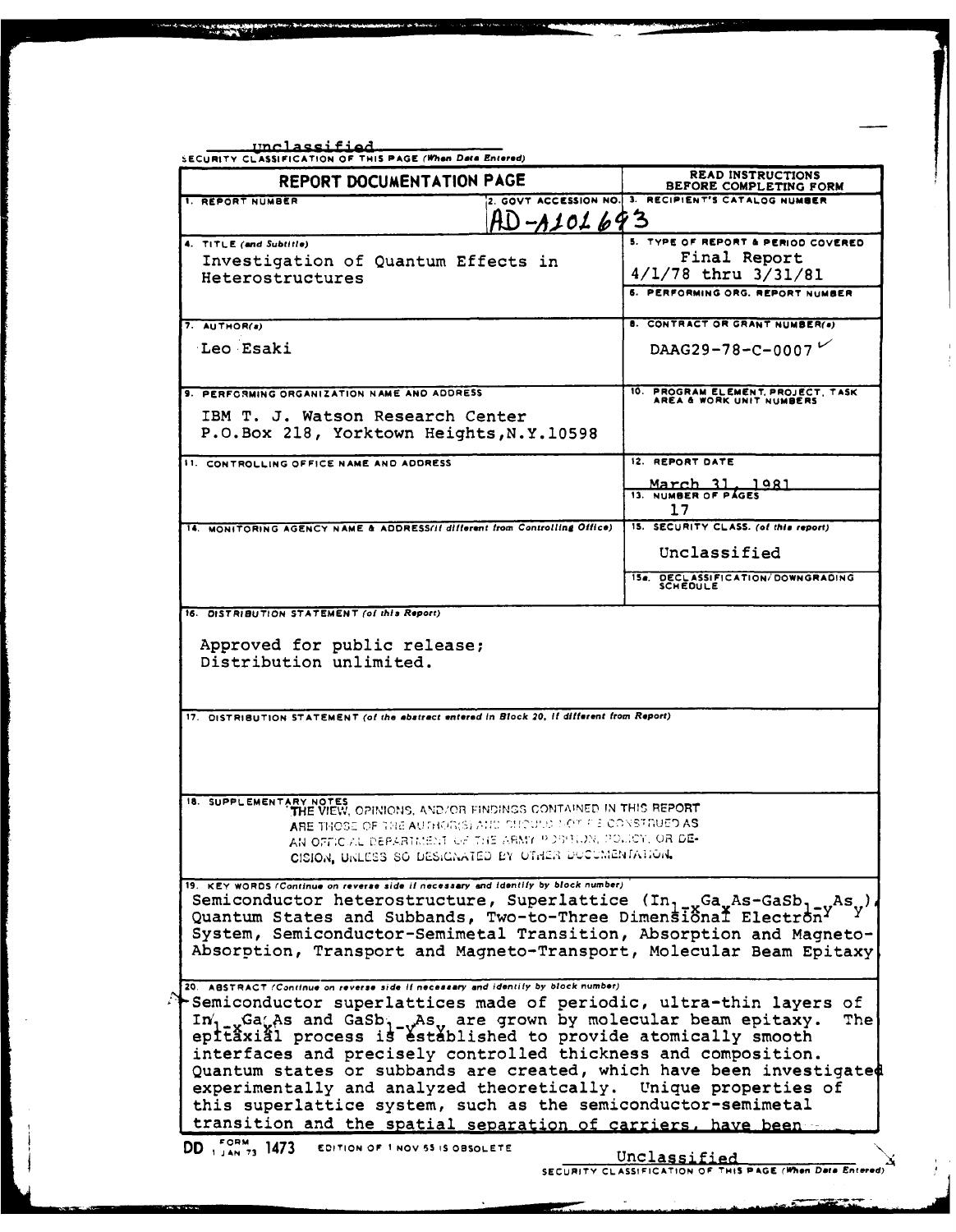#### Unclassified **SECURITY CLASSIFICATION OF THIS PAGE(When Deta Enferred)**

,observed. Energy positions and dispersion of the subbands and the existence of multiple subbands have been studied through a variety of physical measurements, primarily, magneto-oscillations and absorptions. The effect of the superlattice potential on the band structure at different points in the momentum space has also been demonstrated from electroreflectance measurements for both the  $In_{1-x}$ Ga<sub>x</sub>As-GaSb<sub>(1-y</sub>As<sub>y</sub> and the GaAs-Ga<sub>(1-x</sub>Al<sub>x</sub>As system.

Accession *For* **NTIS GRA& I DTIC TAB** Unannounced<br>**Justification** 

**By** Distribution/ Availability Codes (Avail and/or Dist Special

### Unclassified **SECURITY CLASSIFICATION OF T4IS PAGEflonl** *4t* **niterd)**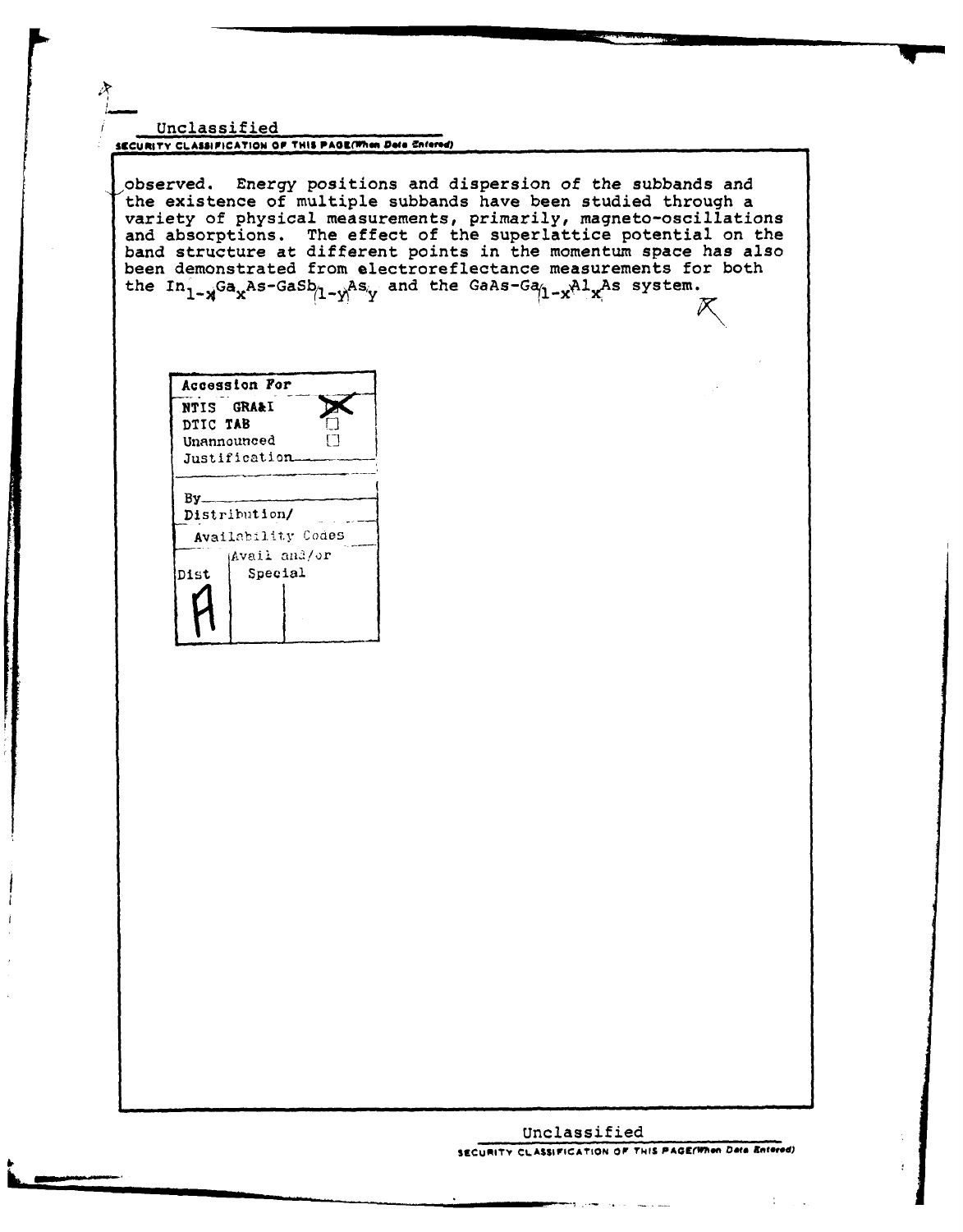# **1.** Statement of Objective

The project was undertaken to pursue studies of heterostructures and superlattices of semiconductors. The characteristic dimension of these structures is smaller than the mean free path of electrons so that the entire electron system is in the quantum regime. Quantum states or subbands for both electrons and holes are created, and they are dominant in governing the electronic properties. The focus of the investigation is on the specific superlattice system made of InAs and GaSb, which, because of the rather unique bandedge alignment at the interface of these two semiconductors, offers unusual characteristics in terms of subband energies and carrier transport.

## **11.** Summary of Achievement

The recognition that the conduction bandedge of InAs is located in energy very close to and in fact below the valence bandedge of GaSb provided the original motivation for the investigation of heterostructures of these. materials. The close vicinity of these bandedges results in their strong interaction, which is expected to play a major role in determining the subband configuration. The relative position of these bandedges is expected to give rise to a potential profile which not only confines electrons and holes in spatially separated regions but also creates a situation whereby the superlattice behavior changes from being a semiconductor to being a semimetal as the layer thickness is increased. All these features have been analyzed theoretically and observed experimentally.

-2-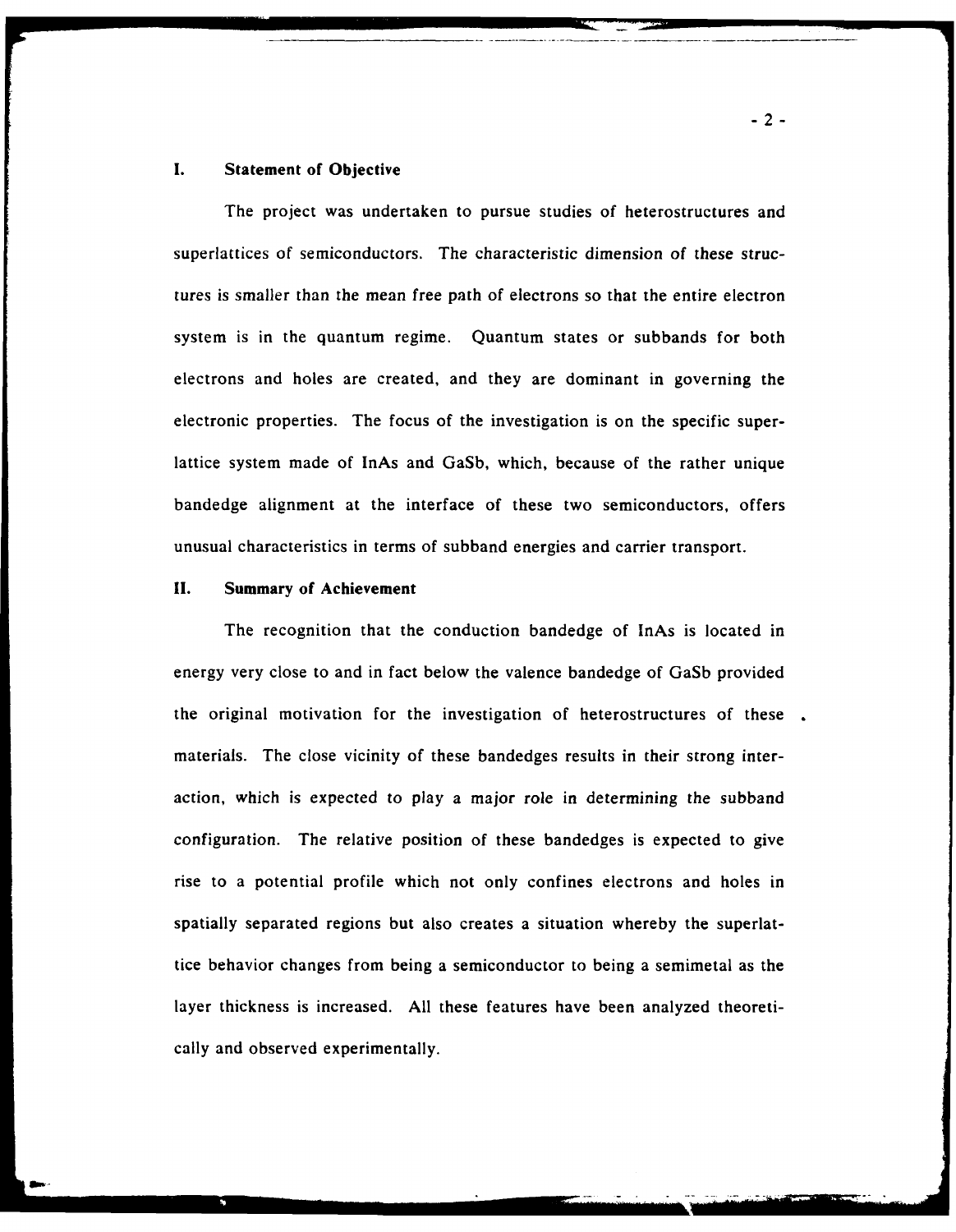Our project started with the molecular beam epitaxy of InAs and GaSb, and, indeed, of their alloys with GaAs, i.e.  $In_{1-x}Ga_xAs$  and  $GaSb_{1-y}As_y$ . The lattice constants of the pure compounds are closely matched and can be so maintained in the alloys by controlling the compositions, x and y. After the growth conditions were established to yield high-quality films and heterostructures, single heterojunctions were fabricated to verify the bandedge relationship, and double-barrier structures were made to demonstrate the formation of quantum states. Subsequent measurements of optical absorptions and magneto-oscillations were performed on superlattices to investigate the subbands and their associated two-dimensional electron system. A large number of superlattices with different layer thicknesses were prepared and studied. From both transport and optical measurements under magnetic fields, the semimetallic properties were extensively explored, including the direct observation of the semiconductor-semimetal transition, the semimetallic behavior in the heterojunction limit, and detailed information about the subbands and their energy dispersion as well as the existence of multiple subbands. These are the major points to be described in the following. The knowledge we gained through this project far exceeds our original expectation.

### (A) Theoretical Consideration

From a theoretical point of view, the present superlattice can be distinguished from that of GaAs-Ga<sub>1-x</sub>Al<sub>x</sub>As by the relative locations of the bandedge energies in the two host semiconductors. In GaAs-Ga<sub>1-x</sub>Al<sub>x</sub>As, the conduction and valence bands are widely separated so that the subband

**-3-**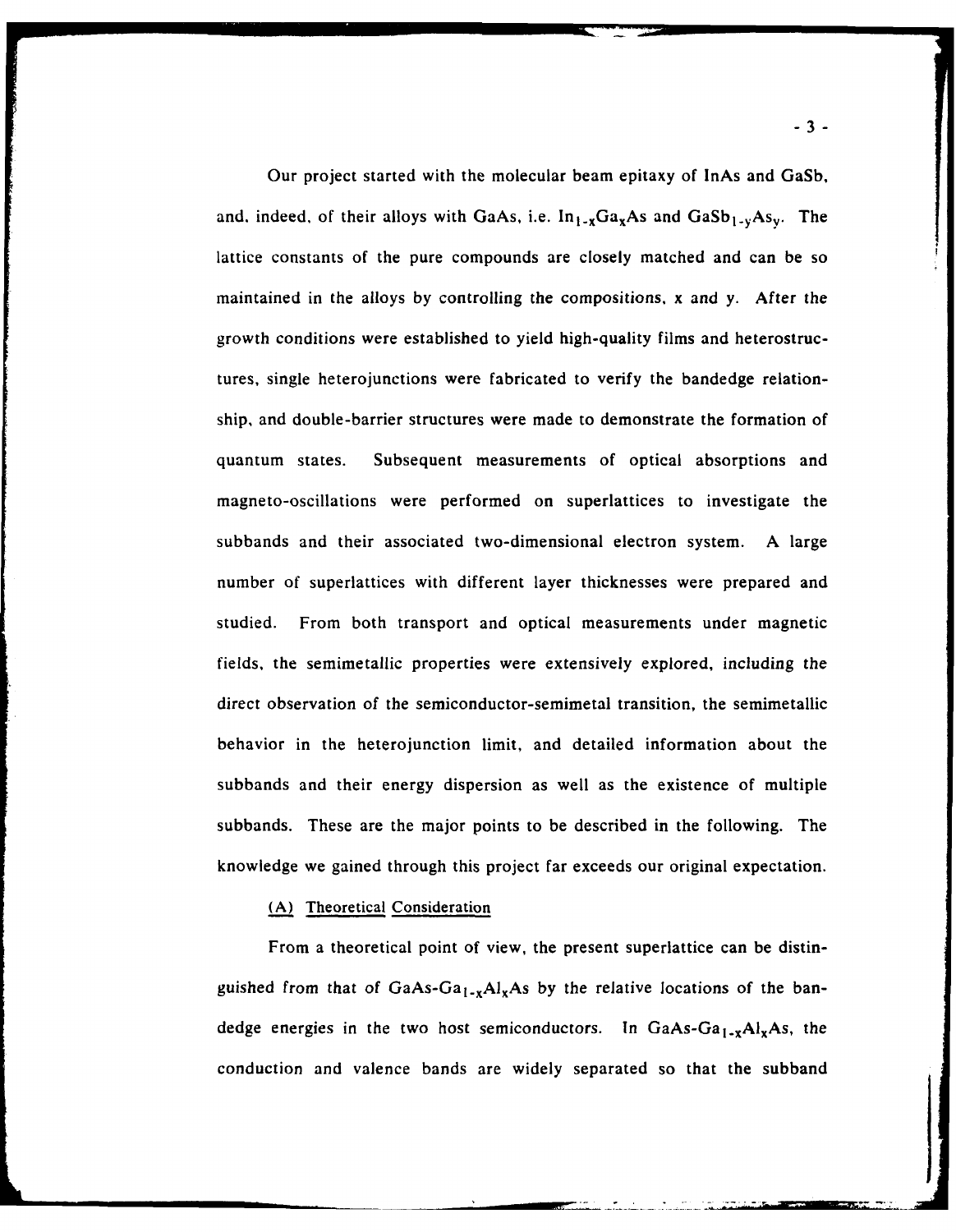energies and their dispersion relation can be obtained by wavefunction matching along the direction perpendicular to the superlattice layers, using simple plane waves and treating electrons and holes separately. This procedure is no longer valid in InAs-GaSb or  $In_{1-x}Ga_xAs-GaSb_1.$ <sub>V</sub>As<sub>v</sub> because of the strong band interaction between the host materials. The situation is analyzed instead by use of Bloch functions in the  $k \cdot p$  framework, assuming coupling between electrons and light holes. The results are quite general in that they reduce to those obtained previously for  $GaAs-Ga<sub>1-x</sub>Al<sub>x</sub>As$  as band interaction becomes negligible. Alternatively, the subband configuration can also be solved by the tight-binding method of linear combination of atomic orbitals. It gives essentially the same result as that from the wavefunction matching.

While the present superlattice system shows, expectedly, some similarities to the GaA<sub>3</sub>-Ga<sub>1-x</sub>Al<sub>x</sub>As system in terms of variations of subband energies and widths with layer thickness, the energy dispersion is usually more nonlinear and the effect of nonparabolicity in the conduction band of InAs is much larger. More significantly, there exists an energy range in superlattices of InAs-GaSb and  $In_{1-x}Ga_xAs-GaSb_{1-y}As_y$  of low alloy compositions where both electron and hole states can be present simultaneously. As the layer thickness is increased, the superlattice energy gap decreases in magnitude and may become zero and eventually negative, in contrast to the situation in GaAs-Ga<sub>1-x</sub>Al<sub>x</sub>As whose energy gap is limited to that of GaAs. This results in a semiconductor-to-semimetal transition. The critical layer thickness of InAs at which the transition occurs is calculated to be 85A

**F**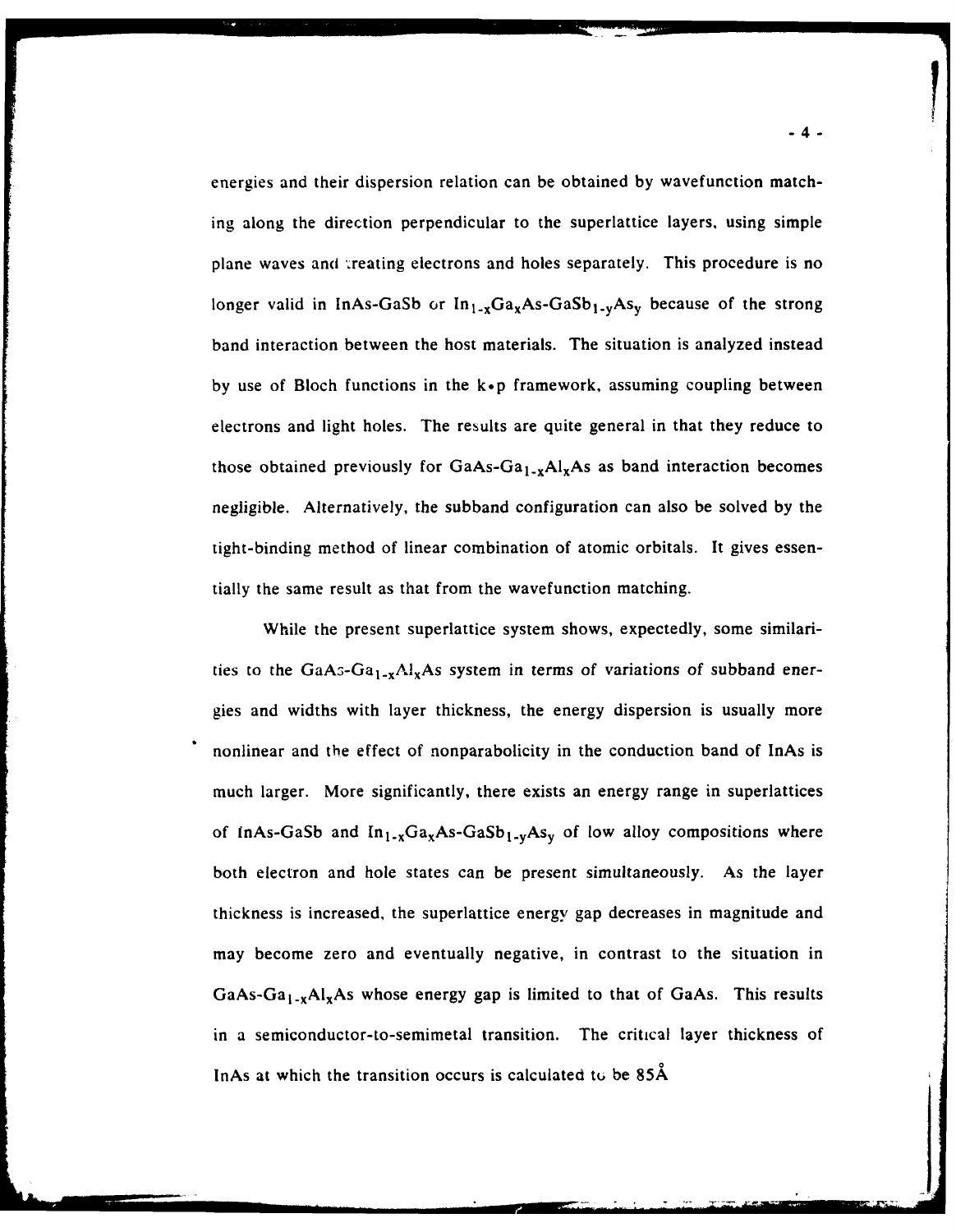In the semimetallic regime, carrier transfer takes place: electrons in the valence band of GaSb flow to the conduction band of InAs and leave behind an equal number of holes. This transfer of carrier causes band bending, which in turn affects the subband energies. The situation is analyzed in a selfconsistent fashion by use of the Thomas-Fermi approximation, taking into account the two-dimensional density of states. As the layer thickness is further increased, each interface becomes essentially independent and the superlattice reaches the heterojunction limit. Throughout the semimetallic regime, the carrier mobility is rather high, since it is introduced by the transfer process, not suffering from impurity scattering.

The other important difference between the InAs-GaSb superlattice and the GaAs-Ga<sub>1-x</sub>Al<sub>x</sub>As superlattice is the spatial separation of electrons and holes in the former system. Their associated wavefunctions are mismatched in space. Inter-subband transitions can be observed only when the wavefunctions of electrons and holes penetrate into adjacent regions where they overlap. Numerical calculations have shown that, in the present type of superlattices, the absorptions are weak in comparison with those of  $GaAs-Ga<sub>1-x</sub>Al<sub>x</sub>As$ and that contributions from subbands of the same or different energy indices are comparable. The superlattice energy gap invariably corresponds to the energy difference between the ground subbands of electrons and heavy holes. Transitions at high energies are possible for both light and heavy holes with the latter usually playing a dominant role.

- 5-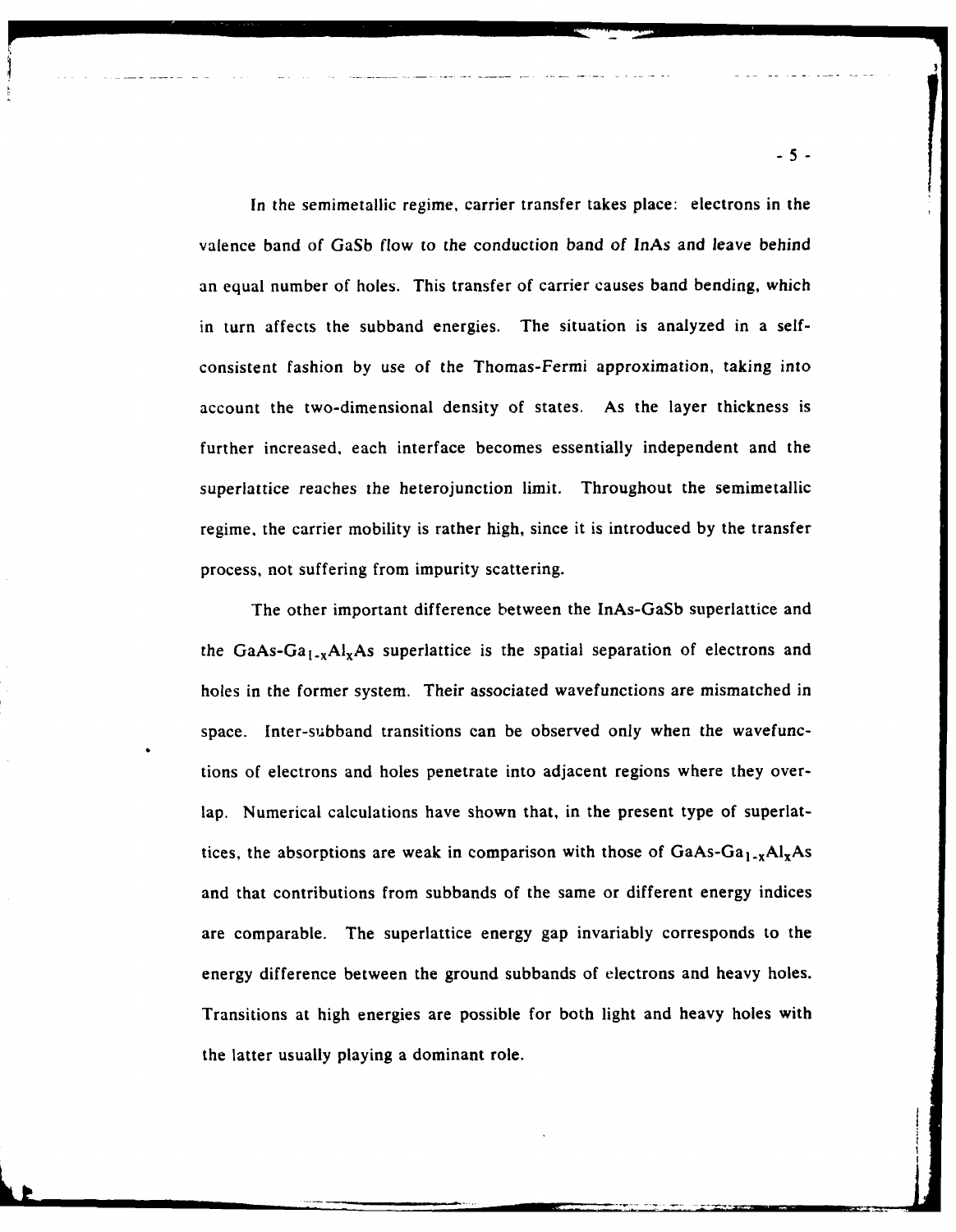### (B) Growth and Evaluation

The MBE system used for the growth of GaAs and  $Ga_{1-x}Al_xAs$  was modified **by** the addition of sources of In and Sb. The shutter operation was controlled either **by** a computer or a simple timer as the fluxes effused from the source ovens are remarkably stable. Growth rates are determined **by** the Group-Ill elements which have a sticking coefficient of unity, while the Group-V elements supplied are at least twice in flux to ensure stoichiometry. The compositional control in  $In_{1-x}Ga_xAs$  can be readily achieved by adjusting the relative rates of In and Ga. For  $GaSb_{1-y}As_y$ , the situation is somewhat complex, as Sb plays a dominant role over As in competing for the adsorbed Ga; the controlling can best be achieved **by** maintaining the ratio of Sb/Ga flux below unity.

The deposition was typically done on (100) GaSb substrates at a temperature of  $\sim$ 450°C and a growth rate of  $\sim$ 2Å/sec. Substrates of (100) GaAs can also be used. The lattice mismatch of InAs and GaSb with respect to GaAs in this case requires a buffer growth of compositional grading to ensure high-quality films. We have found that a step-grading technique, for example, the use of successive layers of  $In_{1-x}Ga_xAs$  with  $x=1, 0.75, 0.5, 0.25$ . and 0, is very effective in reducing the misfit dislocations and enhancing the electron mobilities of InAs films grown on GaAs. Typical background concentrations, arising from unknown, residual impurities, are in the region of  $10^{16}/\text{cm}^3$ , electrons for InAs and holes for GaSb. The electron mobility varies in the range of  $10^3$ cm<sup>2</sup>/V-sec to beyond  $10^4$ cm<sup>2</sup>/V-sec. The impurity,

**-6-**

**'\_7.**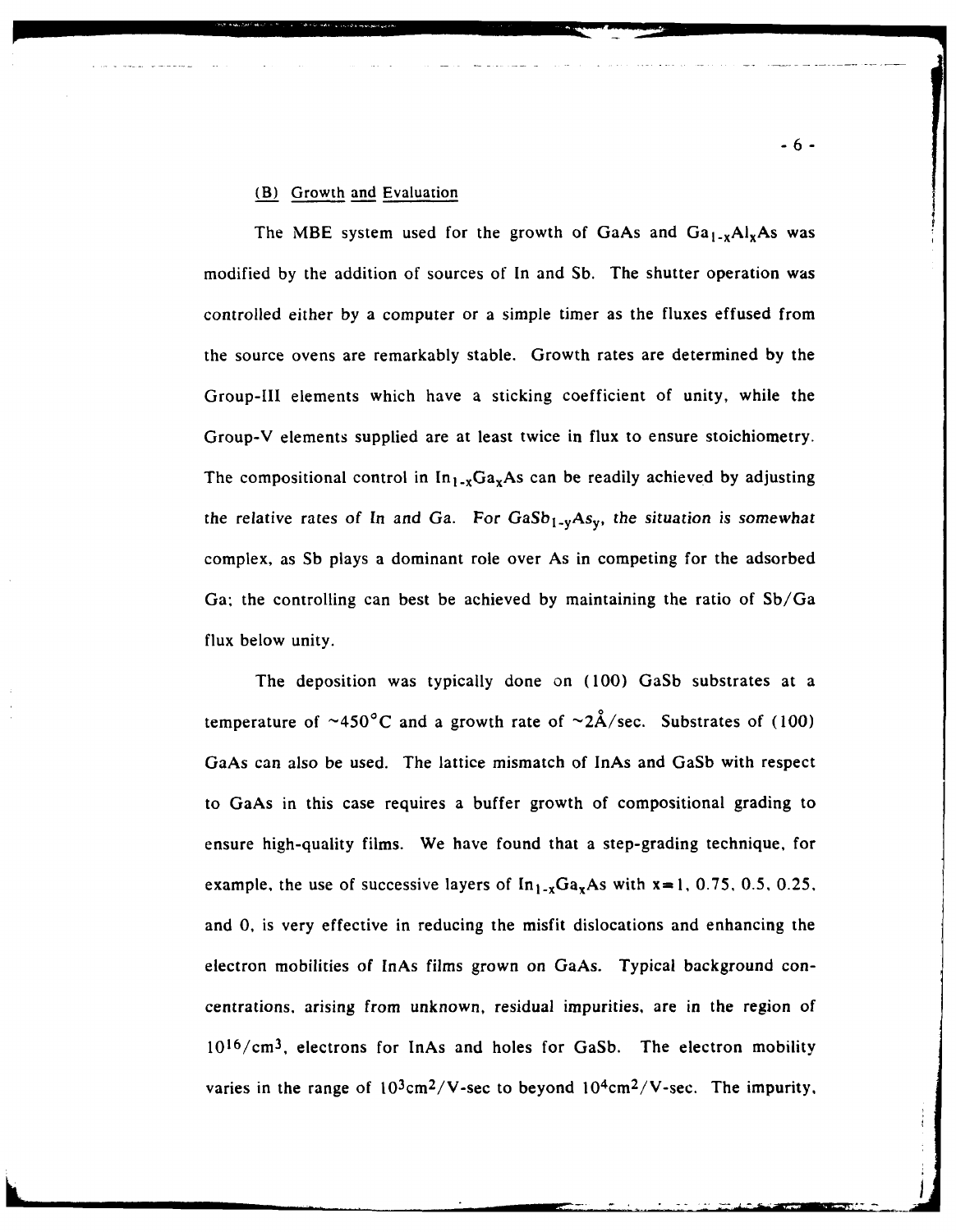*Sn,* is usually used for doping purpose, which behaves as a donor in  $\ln_{1-x}Ga_xAs$  throughout the entire alloy range, but as an acceptor in  $GaSb<sub>1-v</sub>As<sub>v</sub>$  for  $y < 0.2$  and a donor otherwise.

The smoothness of the overgrowth layers, the most important criterion for the success of the superlattice, is monitored during deposition by the high energy electron diffractometer (HEED). Elongated reconstruction patterns were observed indicating a microscopically smooth surface. Under the usual growth conditions of Group-V stabilized surface, the reconstructed pattern is c(2x8) for  $In_{1-x}Ga_xAs$ , similar to that for GaAs, but becomes c(2x6) for GaSb<sub>1-y</sub>As<sub>y</sub> for  $y \le 0.2$ . What is more important is the observation of the pattern changes at the onset of heteroepitaxy: One characteristic elongated pattern is changed instantly to another, if the heteroepitaxial layers have a lattice mismatch smaller than  $\sim$ 2%. This change, without an intervening, spotty pattern representative of a rough nucleation process, indicates an abrupt interface through which the smoothness is maintained.

External evaluations after the depositions are completed and the sample removed from the MBE system were performed by use of x-ray diffraction, optical absorption and nuclear backscattering. For uniform films of both  $In_{1-x}Ga_xAs$  and  $GaSb_{1-y}As_y$ , the lattice constants and the energy gaps are determined throughout the entire alloy ranges. For the InAs-GaSb superlattice, the periodicity is clearly revealed from backscattering spectra using He ions. Additional channeling experiments have shown a high dechanneling rate along  $\langle 110 \rangle$  than along  $\langle 100 \rangle$  directions. These experiments, plus other

 $\mathbf{r}$ 

-7-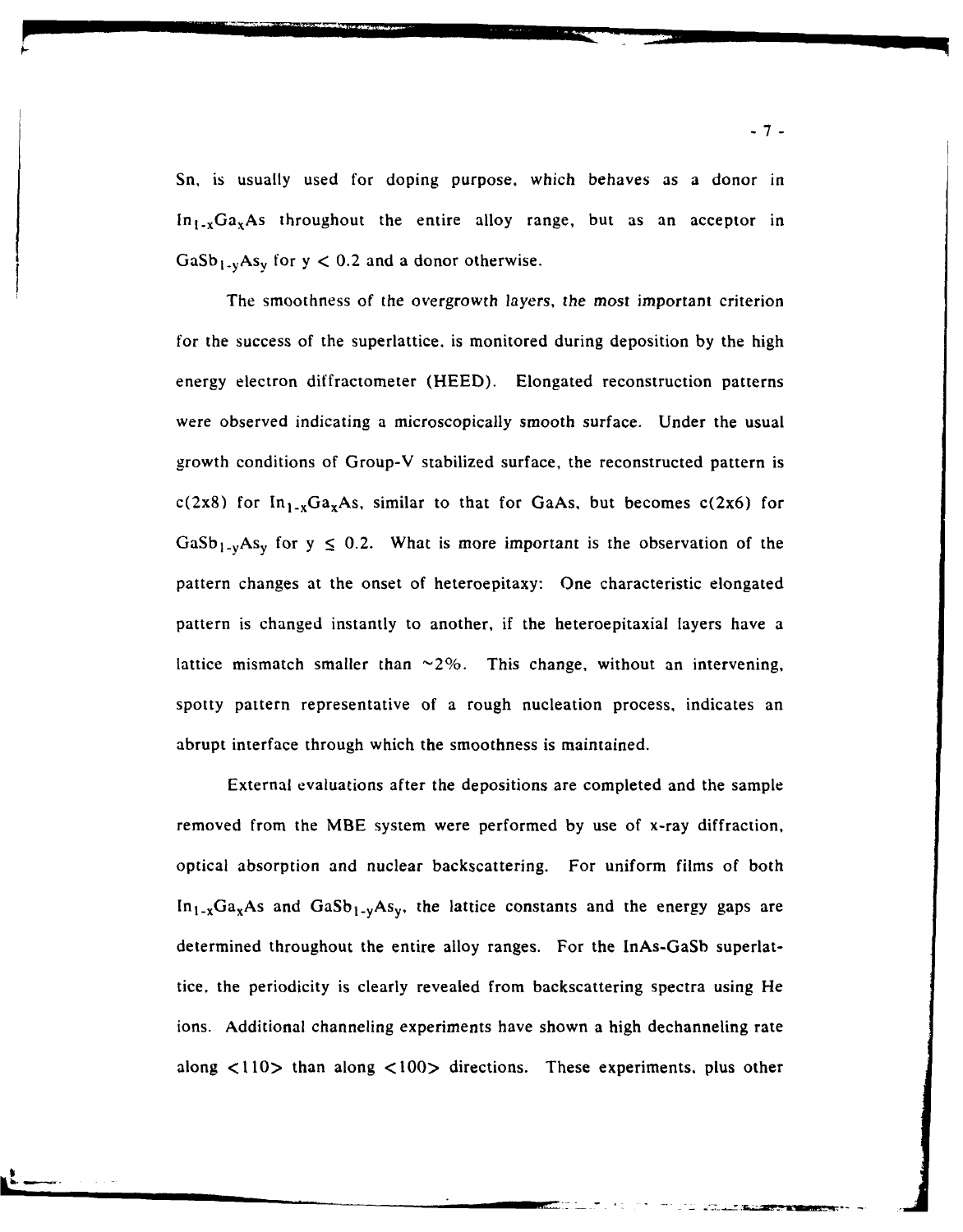observations with regard to beam energy dependence and planar vs. axial dechanneling measurements, are explained on the basis of a lattice relaxation effect at the interface. No dangling bonds or defects are apparently present.

## (C) Electronic Properties

The single most important parameter, on which our investigation of the lnAs-GaSb system is hinged, is the energy difference of the valence bandedge of GaSb above the conduction bandedge of InAs. This parameter was neither quantitatively known nor qualitatively established at the start of our project: theoretical calculations vary in their predictions as to the relative positions of these two bandedges. Aimed at clarifying this point, we started with measuring the current-voltage characteristics of simple heterojunctions of n-In<sub>1-x</sub>Ga<sub>x</sub>As-p-GaSb<sub>1-y</sub>As<sub>y</sub> with x,y varying between 0 and 0.6. In the latter case, rectifying behavior was observed, indicating the formation of depletion regions at the interface as in ordinary p-n junctions. The rectification decreased with decreasing x and y, and an ohmic behavior was observed as the compositions approached those corresponding to InAs-GaSb. These unusual observations can only occur if carriers are accumulated at both sides of the interface, an indication, in a qualitative fashion, that the InAs conduction bandedge is below the GaSb valence bandedge.

Transport properties were subsequently investigated in double barriers for the purpose of observing energy quantization, a prerequisite for the formation of a superlattice. The structure consists of an  $\ln_{1-x}Ga_xAs$  layer, serving as the potential well, sandwiched between two  $GaSb_{1-y}As_y$  layers, as

**-8-**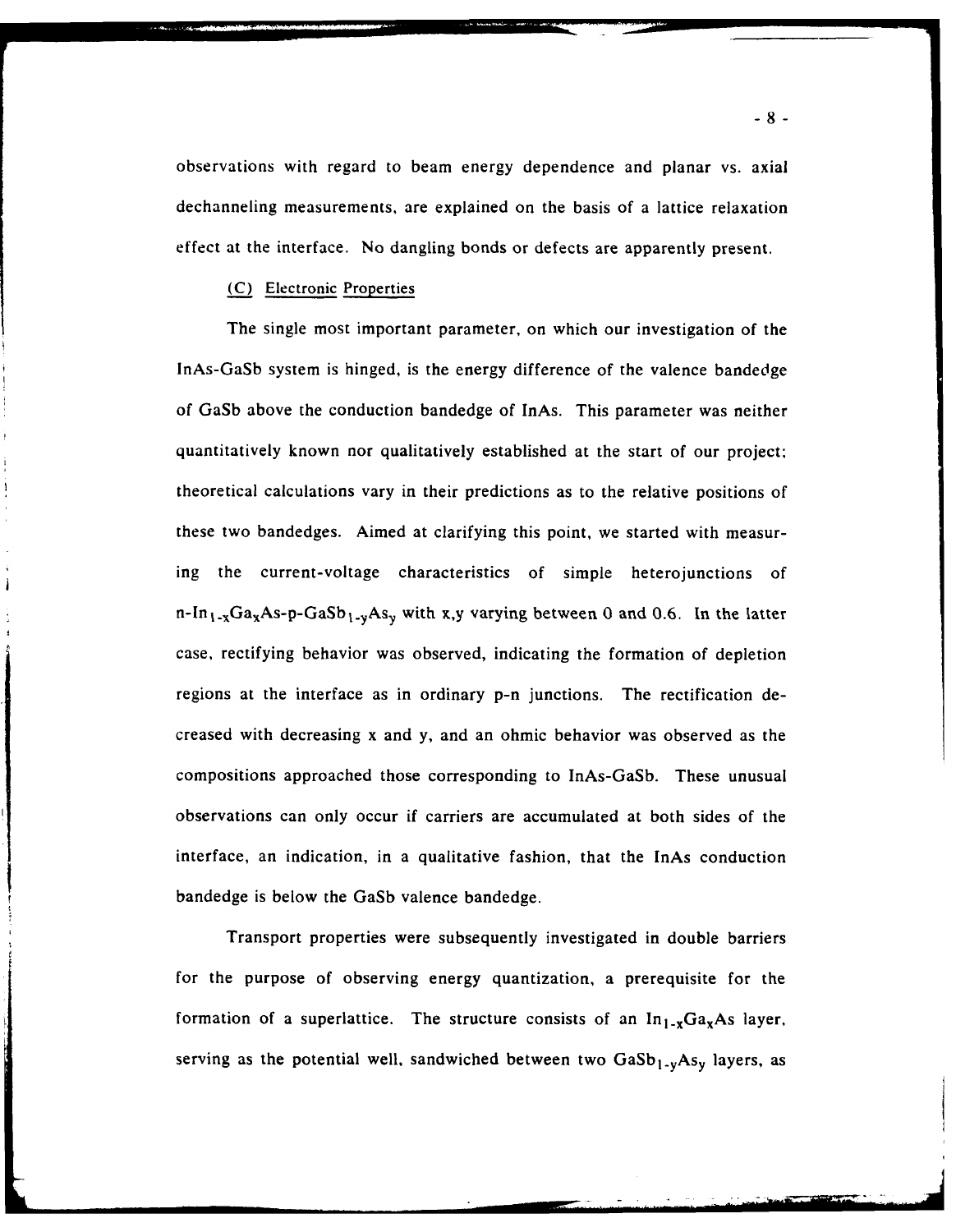barriers, and two outside  $In_{1-x}Ga_xAs$  layers, doped to high electron concentrtions, as electrodes. Quantum or quasi-stationary states are formed in the well. The resonant condition of tunneling is fulfilled when the energy of the incident electrons from the electrode under applied voltages coincides with that of the quantum state. Using  $x = y = 0.55$  and a well thickness from 40 to 70A, prominent features were observed in the tunneling characteristics which can be identified with the quantum states. The results demonstrate the degree of perfection of the interface required for the pursuance of quantum effects in the superlattice.

With the experience gained through earlier investigations in the  $GaAs-Ga<sub>1-x</sub>A<sub>x</sub>A<sub>x</sub>$  superlattice, we proceeded systematically with experiments of optical absorption and magneto-resistance on the present system. Using a photon energy covering the range of 0.2 **-** 1.0eV, absorption coefficients were obtained in both compound and alloy samples with a layer thickness between 20 and 50A. The absorptions are weak in all cases, consistent with theoretical considerations. The absorption edges are deduced, which, by comparing with theoretically calculated energy gaps of the superlattices, not only confirmed the validity of our theoretical model but also provided a quantitative determination of the relative bandedge energies. The crucial parameter, as mentioned above, was found to be 150 meV with the valence bandedge of GaSb above the conduction bandedge of InAs. More recent measurements on improved superlattices have, in addition, shown fine features in the absorption spectra at energies higher than the edges. These features in all cases can be identified

**-9-**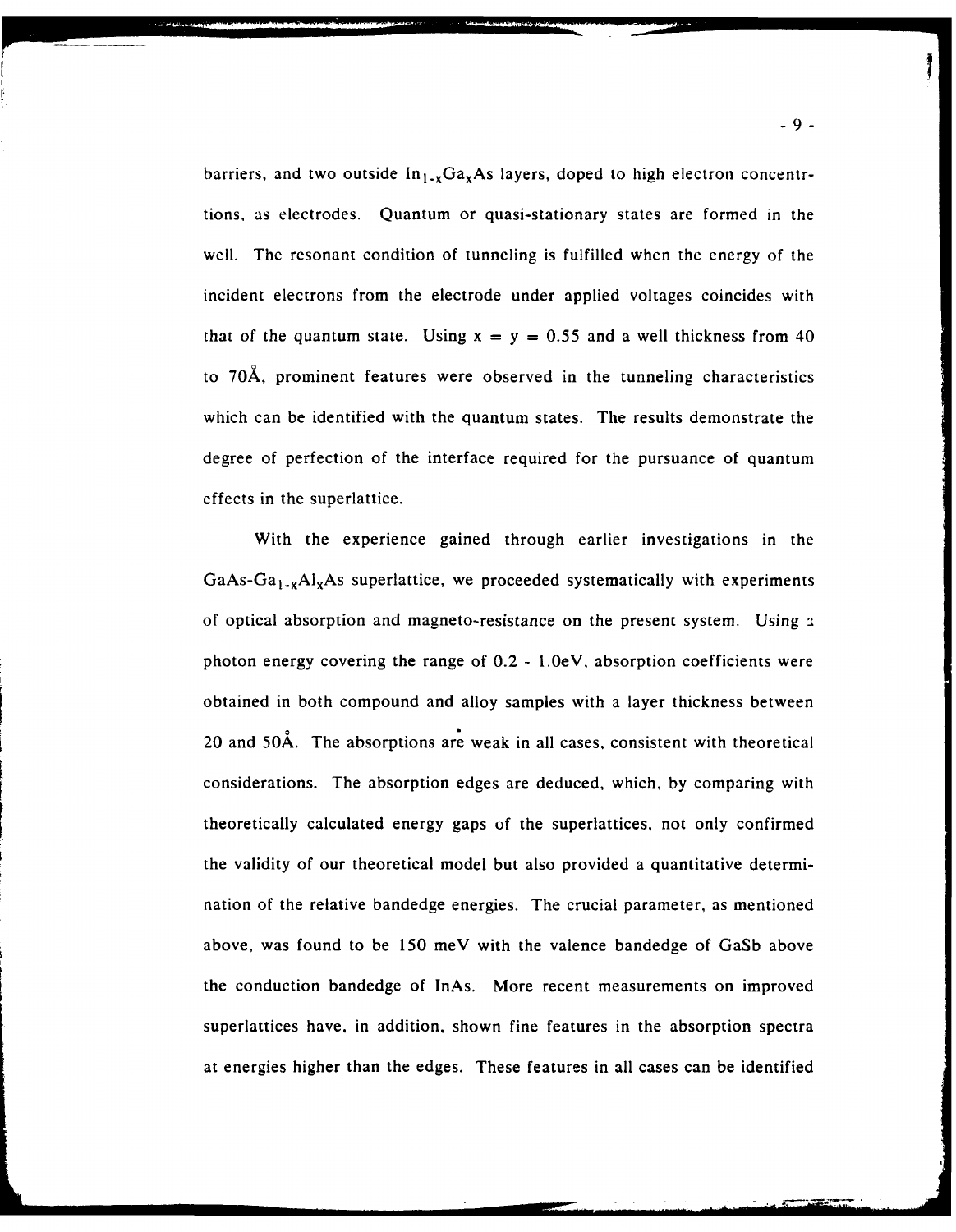with high-energy subbands above the ground states. Contributions from both heavy and light hole subbands were observed. The overlap of their wavefunctions with that of the electrons has been shown to govern the intensities of the transitions.

Measurements of transverse magneto-resistance have been used extensively in the investigation of low-dimensional electron systems, for they probe directly into the anisotropic properties associated with the Fermi surface. Heavily doped semiconducting superlattices were initially used for this purpose. For a magnetic field up to 18T, pronounced Shubnikov-de Haas oscillations were observed. The subband energies and their associated electron densities are obtained from the field positions at which the oscillatory extrema occur. The essentially two-dimensional nature of the electrons is demonstrated directly from the orientation dependence of the field. Results in agreement with theoretical predictions have been obtained from a large number of samples, including situations where more than one subband are populated. Related experiments have led to other interesting observations: the observation of negative magneto-resistance, the determination of electron effective mass from the temperature dependence of the oscillations, and the observation of cyclotron resonance. The latter two measurements show the mass enhancement due to nonparabolicity effect of the conduction band of InAs.

The possibility of the semiconductor-semimetal transition has greatly attracted our attention, as it represents a remarkable situation where a semimetal can be achieved with two host semiconductors. The clear demonstra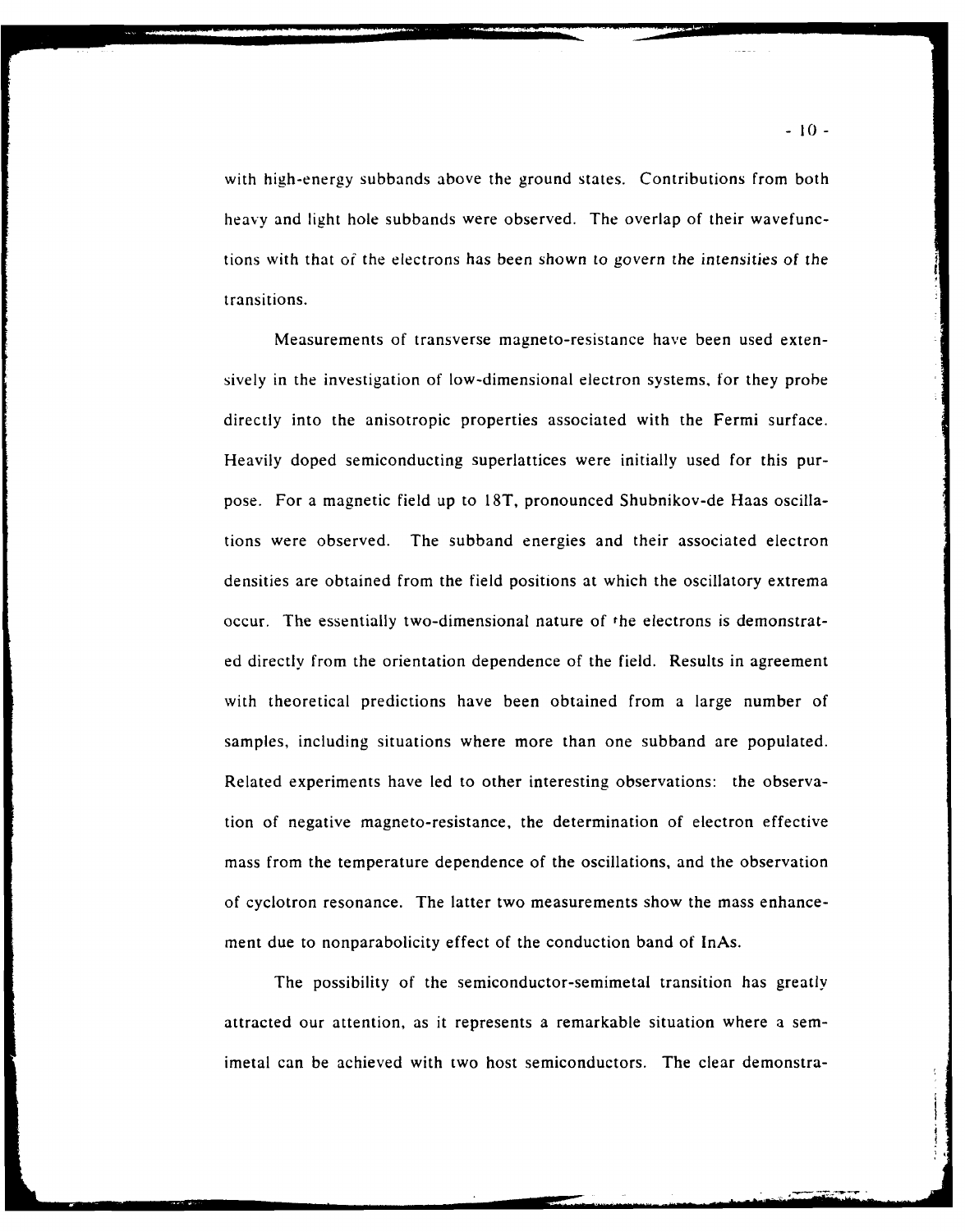tion of such a transition was provided **by** Hall measurements which measure the enhanced electron concentrations from carrier transfer, as described in a previous section. For undoped superlattices with different layer thicknesses, the electron concentration was found to increase dramatically at a layer thickness of  $\sim$ 100Å, close to the onset of the transition predicted theoretically. Subsequent experiments of Shubnikov-de Haas oscillations gave a quantitative measure of the electron density or Fermi energy throughout the semimetallic region from the semiconducting limit with a layer thickness **<100A** to the heterojunction limit with a layer thickness  $>1000\text{\AA}$  The Fermi energy first increases with the layer thickness as it is dominated by the carrier transfer. The effect of band bending gradually becomes important, which pushes the electron subband upward in energy and the hole subband downward, resulting in a decrease in the Fermi energy with a further increase in the layer thickness. Eventually, the superlattice becomes in essence a series of heterojunctions, and both the subband energies and the Fermi level are saturated. The observed variation with thickness is in very good agreement with the calculated result.

The high electron mobility achieved in semimetallic superlattices have made it possible to observe well-defined oscillations at rather low magnetic fields below IT. This enabled us to examine fine features in the oscillatory spectra, which arise from multiple subbands as well as subband dispersion. One of the interesting observations is another transition from semimetal to semiconductor **by** the application of magnetic fields. The fields raise the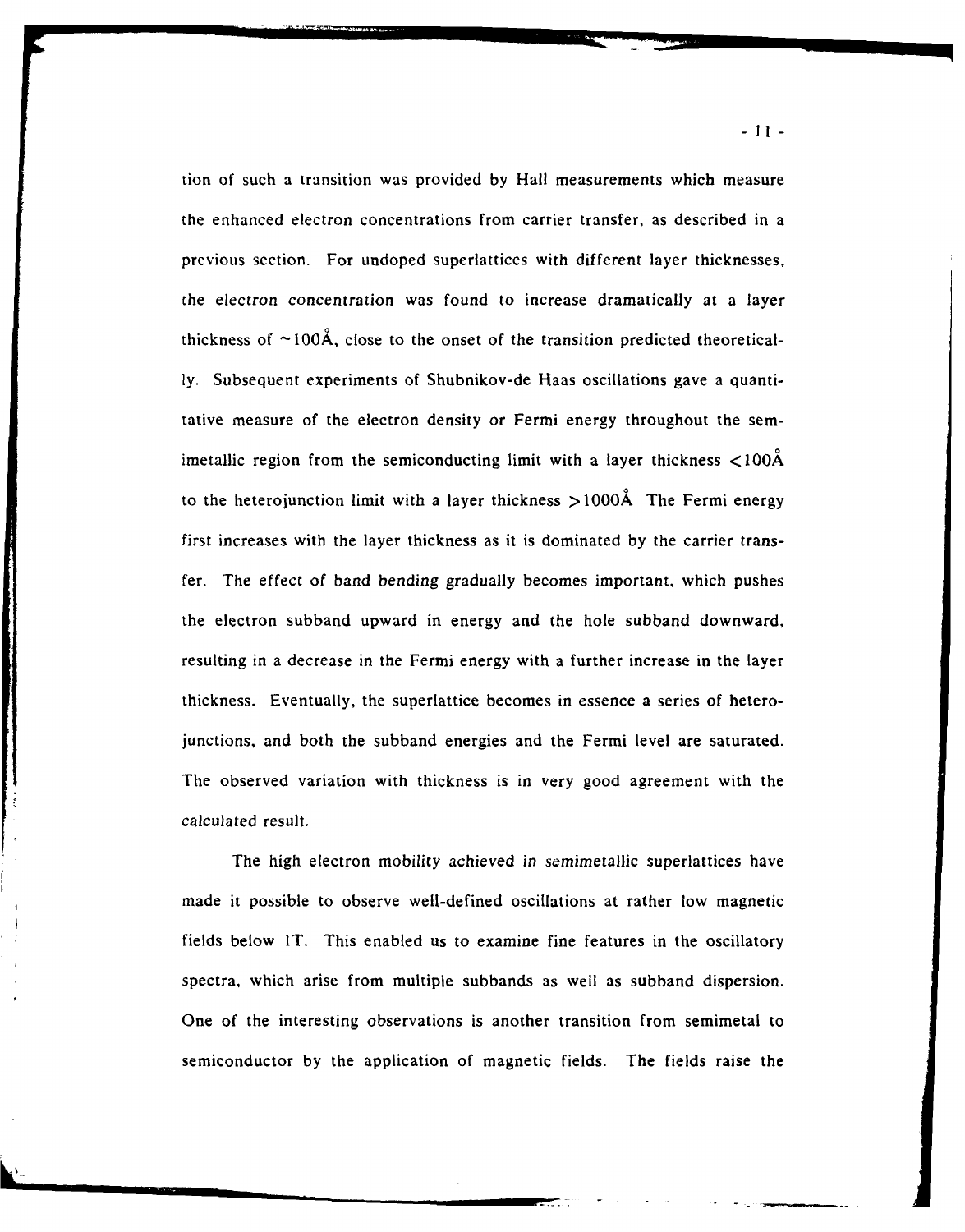Landau levels of electrons and lower those of holes. In a semimetallic superlattice, the ground Landau level of holes eventually becomes lower than the ground Landau level of electrons. The semimetallic carriers are depleted, and the superlattice, again, behaves as a semiconductor. This magnetic fieldinduced transition was observed in semimetallic samples with relatively thin layers, so that the condition of transition can be realized with available, moderate fields.

Recently, experiments of magneto-absorptions in the far infrared region were carried out, which provided a wealth of information about the semimetallic superlattice. Oscillatory absorption spectra were observed. They arise from inter-subband transitions from Landau levels of holes to those of electrons. The energy gap of the superlattice obtained is negative, demonstrating directly the semimetallic nature. Additional oscillations were also observed. and can be identified as due to the finite subband width and other subbands with high energies, depending on the configurations of the superlattice. These results and the results of cyclotron resonance, which were also measured in the semimetallic superlattices, can be fitted with theoretical calculations to give an overall picture of the subbands in the superlattice.

Our investigations of the quantum effect in superlattices were not limited to the Brillouin zone center. **By** observing transitions from electroreflectance measurements, we have for the first time carried the studies of the superlattice effect on the subband strcture at other points in the Brillouin zone. Both the  $InGa_{1-x}As_x-GaSb_{1-y}As_y$  and the GaAs-Ga<sub>1-x</sub>Al<sub>x</sub>As superlat-

-12-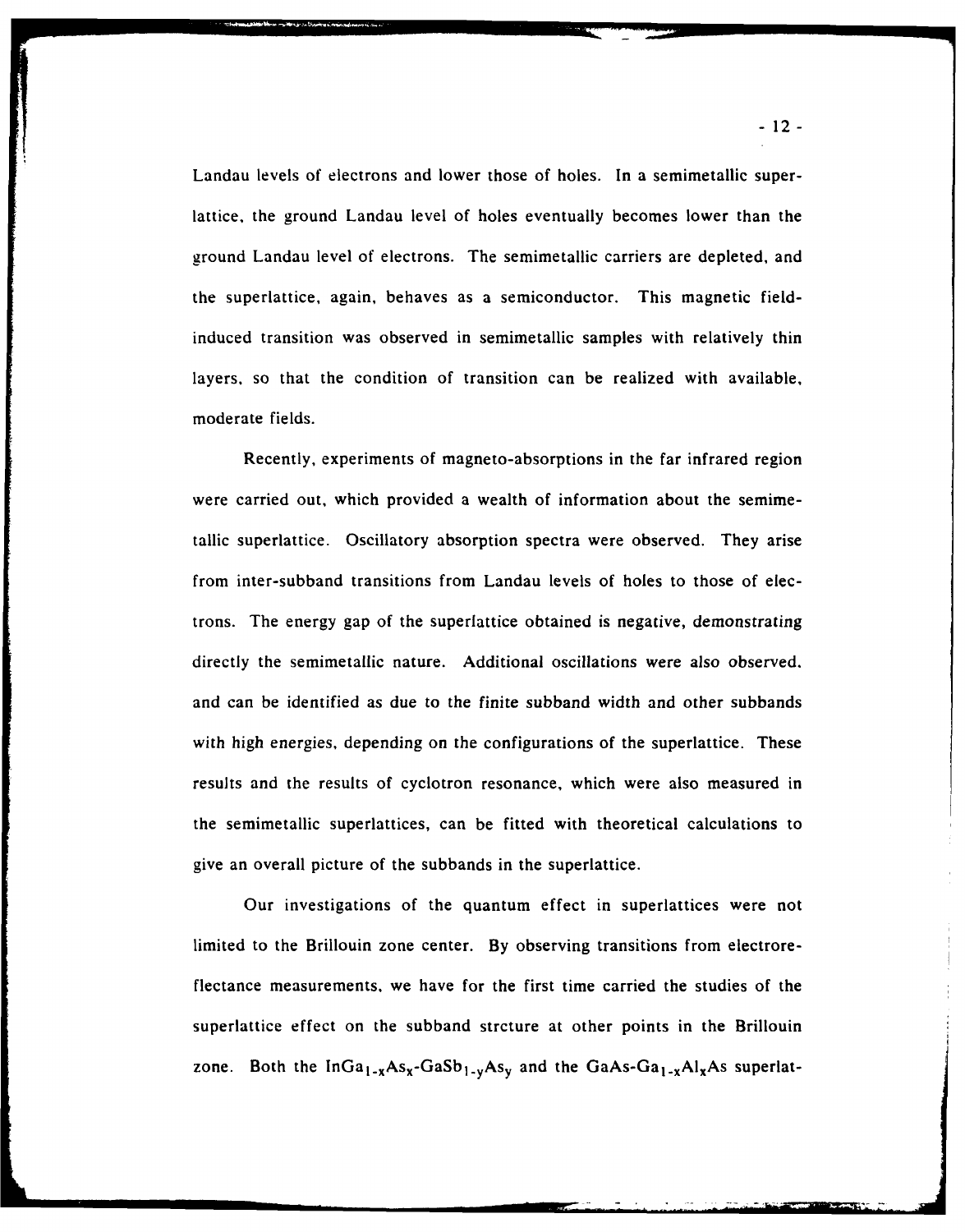tices were investigated. The observed transition energies in the latter system are shifted to higher values with respect to those of bulk GaAs. These values agree very well with those calculated theoretically by use of a similar method to that at the zone center, with the exception of taking into account the different bandedge energies and appropriate effective masses. For the  $In_{1-x}Ga_xAs-GaSb_{1-y}As_y$  system, however, corresponding shifts are negligible for x,  $y \le 0.2$  but are very large for higher alloy compositions. These observations cannot be explained by the calculations used so successfully at the zone center, and call for more fundamental theoretical considerations beyond the one-dimensional model. It should be mentioned in this connection that transitions associated with the spin-split valence band were also observed by this electroreflectance technique. In fact, the same technique was also applied to Ge-GaAs superlattices, which we have successfully fabricated recently, as evaluated from nuclear backscattering experiments.

## **III. Publications**

- 1. "Shubnikov-de Haas Oscillations in a Semiconductor Superlattice," L. L. Chang, H. Sakaki, C.-A. Chang, and L. Esaki, Phys. Rev. Lett. **88,** 1489 (1977).
- 2. "A New Semiconductor Superlattice," G. A. Sai-Halasz. R. Tsu and L. Esaki, Appl. Phys. Lett. 30, 651 (1977).
- 3. "InGaAs-GaSbAs Heterojunctions by Molecular Beam Epitaxy," H. Sakaki, L. L. Chang, R. Ludeke, C.-A. Chang, G. A. Sai-Halasz, and L. Esaki, Appl. Phys. Lett. 31, 211 (1977).
- 4. "Molecular Beam Epitaxy of InGaAs and GaSbAs." C.-A. Chang, R. Ludeke, L. L. Chang, and L. Esaki, Appl. Phys. Lett. 31, 759 (1977).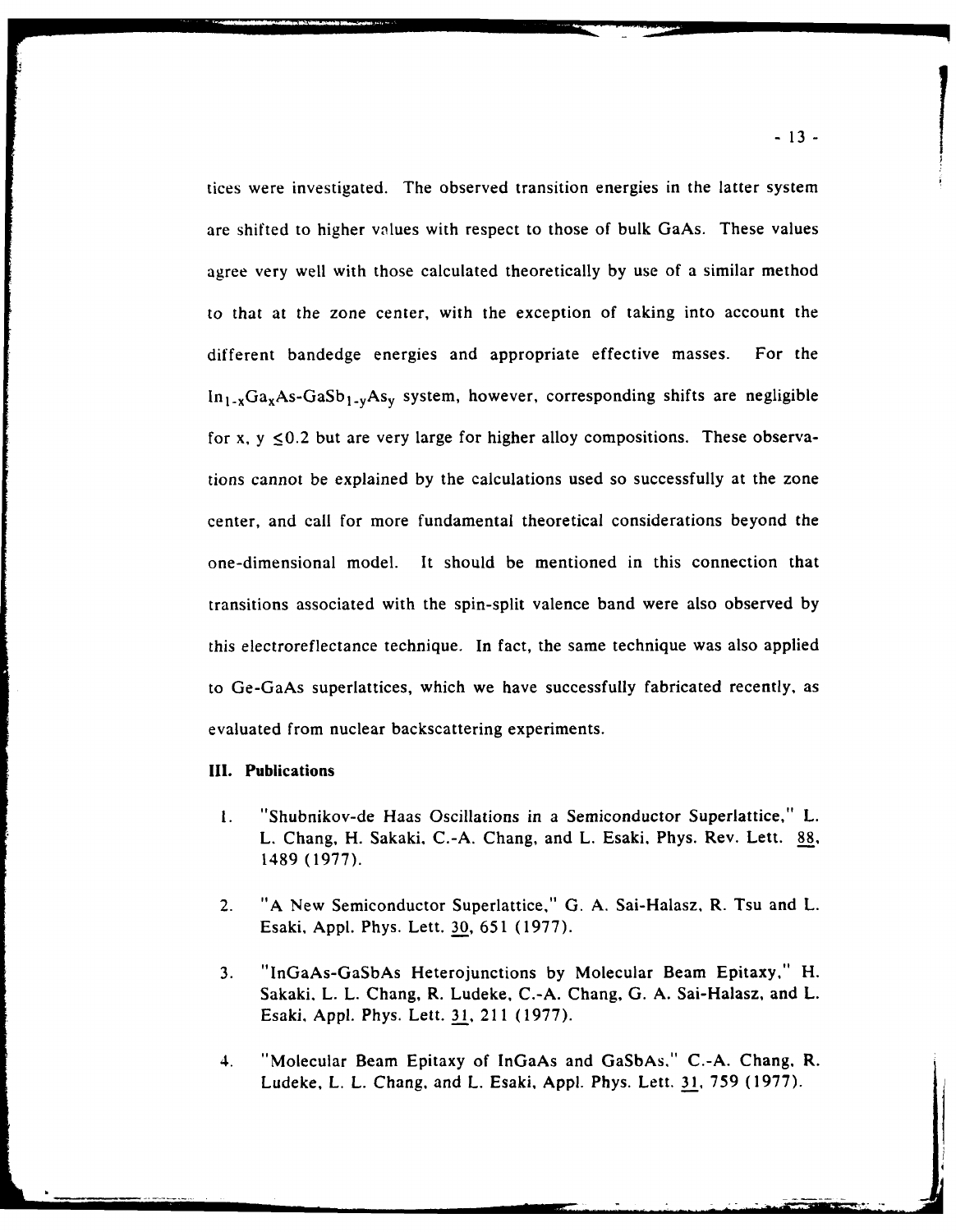- 5. "Tunnel Triode a Tunneling Base Transistor, L. L. Chang and L. Esaki, Appl. Phys. Lett. 31, 687 (1977).
- 6. "InGaAs and GaSbAs by Molecular Beam Epitaxy," C.-A. Chang, R. Ludeke, L. L. Chang, and L. Esaki, Electrochem. Soc. 77-2, 503 (1977).
- 7. "Exploratory Investigation for Quantum Effects in Semiconductor Heterostructures," L. Esaki, Proc. 7th Int. Vac. Cong. and 3rd Int. Conf. on Solid Surfaces, Vienna (1977) Vol. III, p. 1907, ed. by R. Dobrozemsky.
- 8. "Subband Dimensionality in Semiconductor Superlattices," L. L. Chang, Surface Sci. 73, 226 (1978).
- 9. "Superfine Heterostructures of InGaAs and GaSbAs," L. L. Chang, in Proc. 5th Conf. Phys. Compound Semiconductor Interfaces, ed. by P. Mark, Los Angeles, 1978 (Am. Inst. of Phys., New York 1978), p. 1478; J. Vac. Sci. Technol. 15, 1478 (1978).
- 10. "New Semiconductor Heterostructures," L. Esaki and L. L. Chang, J. Vac. Sci. Technol. 15, 254 (1978).
- 11. "Resonance Enhanced Umklapp Raman Processes in GaAs-Ga<sub>1-x</sub>Al<sub>x</sub> Superlattices," Solid State Commun. 25, 381 (1978).
- 12. "Two-Dimensional Subbands in InAs-GaSb Superlattices," H. Sakaki, L. L. Chang, G. A. Sai-Halasz, C.-A. Chang, and L. Esaki, Solid State Commun. 26, 589 (1978).
- 13. "Optical Absorption of InGaAs-GaSbAs Superlattices," G. A. Sai-Halasz , L. L. Chang, J.-M. Welter, C.-A. Chang, and L. Esaki, Solid State Commun. 27, 935 (1978).
- 14. "Superlattice Umklapp Processes in Resonant Raman Scattering, G. A. Sai-Halasz, A. Pinczuk, P. Y. Yu and L. Esaki, Surf. Sci. 73, 232 (1978).
- 15. "Semiconductor Devices in Perspective Discovery of and Recent Developments in Tunneling Devices," L. Esaki, Physics and Contemporary Needs, Vol. 2, Plenum, N.Y. (1978) p. 29, ed. by Riazuddin.
- 16. "InAs-GaSb Superlattice Energy Structure and its Semiconductor-Semimetal Transition," G. A. Sai-Halasz, L. Esaki, and W. A. Harrison, Phys. Rev. 18, 2812 (1978).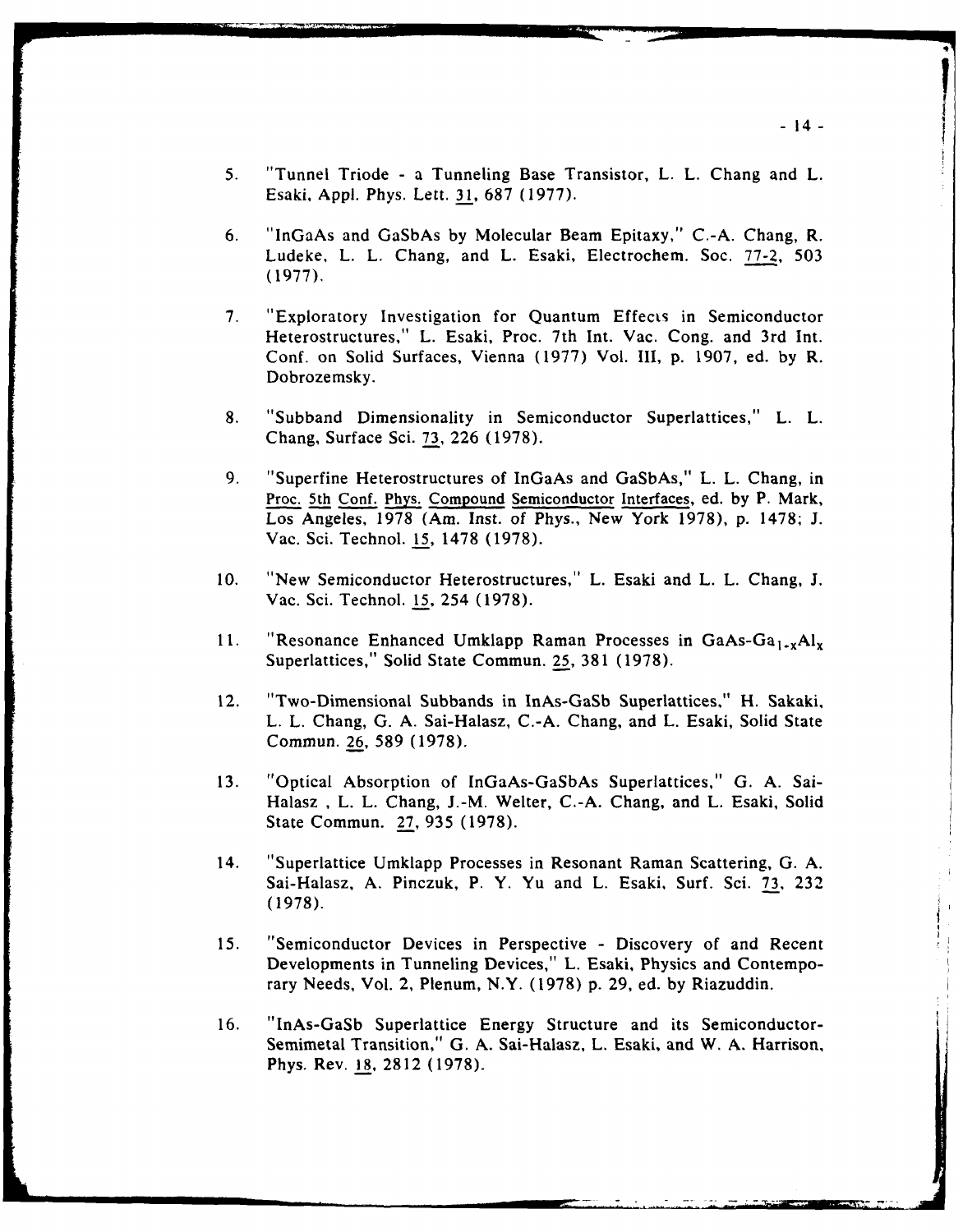- 17. "Subband-Structure Related Anisotropy in Negative Magnetoresistivity of Semiconductor Superlattices," H. Sakaki, L. L. Chang, and L. Esaki, in Proc. 14th Int. Conf. Phys. Semiconductors, ed. by B. L. H. Wilson, Edinburgh, 1978 (Inst. of Phys., Bristol, 1979) Chap. 22, p. 737.
- 18. "Semiconductor Superlattices in High Magnetic Fields," L. Esaki and L. L. Chang, in Proc. Int. Conf. Solids and Plasmas in High Magnetic Fields, ed. by R. *L.* Aggarwal, A. **J.** Freeman and B. B. Schwartz, Cambridge, Mass. 1978, (North-Holland, Amsterdam, 1979), p. 207.
- 19. "Semiconductor Superlattices by MBE and Their Characterization," L. L. Chang and L. Esaki, in Progress in Crystal Growth and Assessment, ed. by B. R. Pamplin (Pergamon, London, 1979), Vol. 2, p. 3.
- 20. "Observation of Semiconductor-Semimetal Transition in InAs-GaSb Superlattices," L. L. Chang, G. A. Sai-Halasz, N. J. Kawai, and L. Esaki, in Proc. 6th Conf. Phys. Compound Semiconductor Interfaces, Asilomar, 1979; J. Vac. Sci. Technol. 16, 1504 (1979).
- 21. "Cyclotron Resonance in an InAs-GaSb Superlattice," H. Bluyssen. J. C. Mann, P. Wyder, L. L. Chang and L. Esaki, Sol. State Commun. **31,** 35 (1979).
- 22. "Observation of Semiconductor-Semimetal Transition in InAs-GaSb Superlattices," L. L. Chang, N. J. Kawai, G. A. Sai-Halasz, R. Ludeke and L. Esaki, Appl. Phys. Letter. **35,** 939 (1979).
- 23. "InAs-GaSb Superlattices Synthesized Narrow-Gap Semiconductors and Semimetals," L. Esaki, Proc. Int. Summer School on Narrow Gap Semi., Sept. **1979,** Nimes, ed. **by** W. Zawadzki, Springer-Verlag (198) p. 302.
- 24. "Magnetic Field-Induced Semimetal-to-Semiconductor Transition in InAs-GaSb Superlattices," N. J. Kawai, L. L. Chang, G. A. Sai-Halasz, C-A. Chang and L. Esaki, Appl. Phys. Lett. **36, 369** (1980).
- 25. "Electronic Properties of InAs-GaSb Superlattices," L. L. Chang and L. Esaki, in Proc. 3rd Int. Conf. Electronic Properties of Two-Dimensional Systems, ed. **by** S. Kawaji, Lake Yamanaka, **1979** North-Holland, Amsterdam, 1980) p. **70;** Surf. Sci. **98,** 70 (1980).
- 26. "Effect of Lattice Mismatch on the Electron Mobilities of InAs Grown on GaAs **by** MBE," C-A. Chang, C. M. Serrano, L. L. Chang and L. Esaki, J. Vac. Sci. Technol. 17, **603** (1980).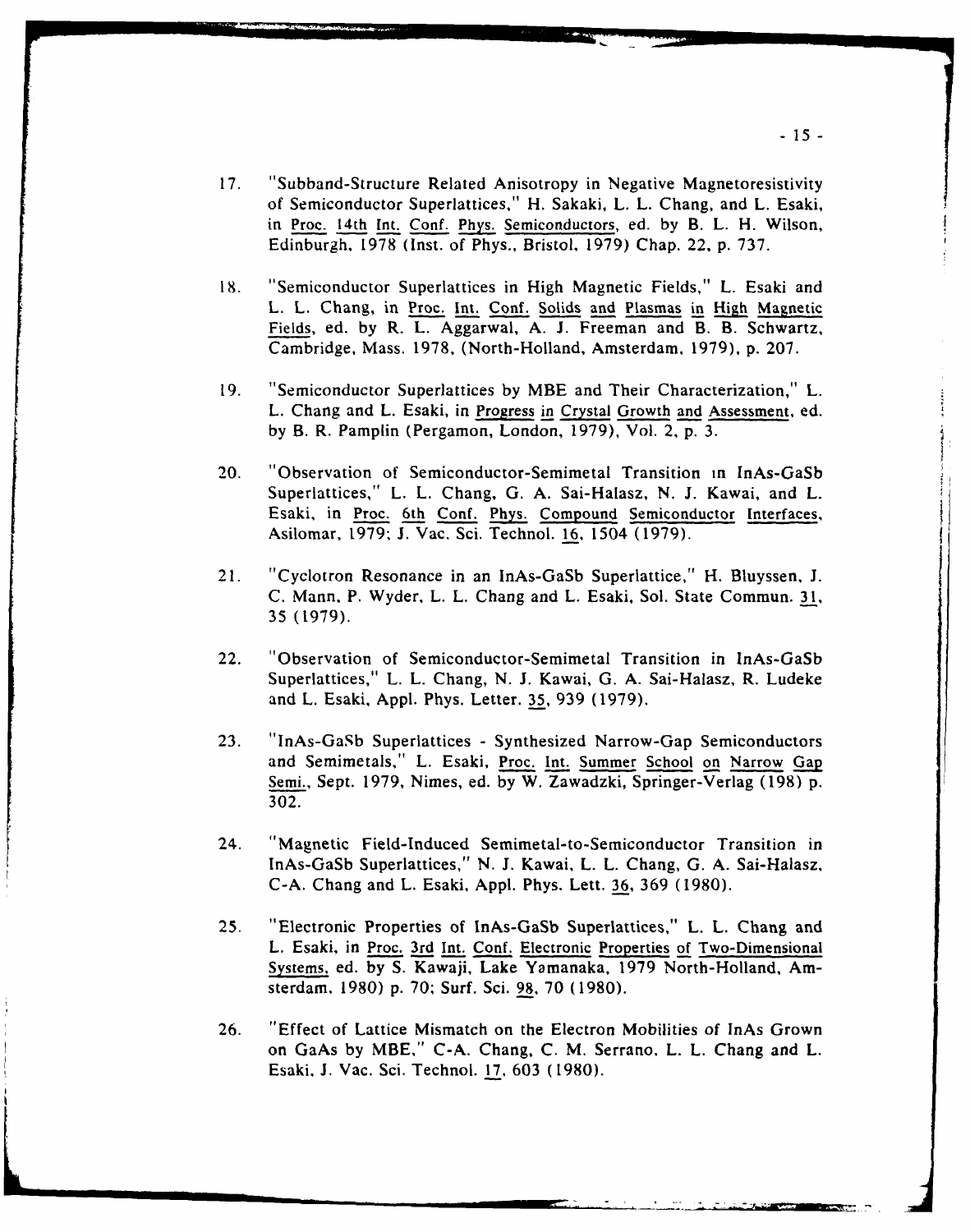- 27. "Studies by Cross-Sectional Transmission Microscopy of InAs Grown by MBE on GaAs Substrates," C-A. Chang, C. M. Serrano, L. L. Chang and L. Esaki, Appl. Phys. Lett. **37,** 538 (1980).
- 28. "lon-Backscattering and Channeling Study of InAs-GaSb Superlattices," F. W. Saris, W. K. Chu, C.-A. Chang, R. Ludeke and L. Esaki, **Appl.** Phys. Lett. 39, 931 (1980).
- 29. "Cyclotron Resonance and Far-Infrared Magneto-Absorption in Semimetaalic InAs-GaSb Superlattices," Y. Guldner, J. P. Vieren, P. Voisin, M. Voos, L. L. Chang and L. Esaki, Phys. Rev. Lett. 45, 1719 (1980).
- 30. "Molecular Beam Epitaxy," L. L. Chang, in Handbook on Semiconductors,, (Series ed. T. S. Moss), Vol. **3,** Materials, Properties and Preparation, (ed. S. P. Keller), (North-Holland, Amsterdam 1980) Chapter 9.
- **31.** "Semiconductor-Semimetal Transitions in InAs-GaSb Superlattices," L. L. Chang, in Proc. 15th Int'l. Conf. on Phys. of Semi., ed. by S. Tanaka and Y. Toyozawa, Kyoto 1980, (J. Phys. Soc. Japan Suppl. A) 49, 997 (1980).
- 32. "Electroreflectance Study of Semiconductor Superlattice," E. E. Mendez, C-A. Chang, L. L. Chang, L. Esaki and Fred H. Pollak, in Proc. 15th Int'l. Conf. on Phys. of Semi., ed. by S. Tanaka and Y. Toyozawa, Kyoto 1980, (J. Phys. Soc. Japan Suppl. A) 49, 1009 (1980).
- 33. "Optical Studies of InAs-GaSb Superlattices," L. Voisin, Y. Guldner, **J.** P. Vieren, M. Voos and C. Benoit a la Guillaume, N. J. Kawai. L. L. Chang and L. Esaki, in Proc. 15th Int'l. Conf. on Phys. of Semi., ed. by S. Tanaka and Y. Toyozawa, Kyoto 1980, (J. Phys. Soc. Japan Suppl. A) 49, 993 (1980).
- 34. "Orientation Effects of Al Epitaxy on GaAs(001)," R. Ludeke, G. Landgren and L. L. Chang, Proc. 8th Int. Vac. Cong., Cannes (1980) p. 579.
- 35. "InAs-GaSb Superlattices in High Magnetic Fields," M. Voos and L. Esaki, Oji Int. Seminar on Phys. in High Magnetic Fields, Springer Series in Solid State Sciences 24, 292 (1981).
- 36. "Observation of Superlattice Effects on the Electronic Bands of Multilayer Heterostructures," E. E. Mendez, L. L. Chang, G. Landgren, R. Ludeke, L. Esaki and Fred H. Pollak, Phys. Rev. Lett. 46, 1230 (1981).